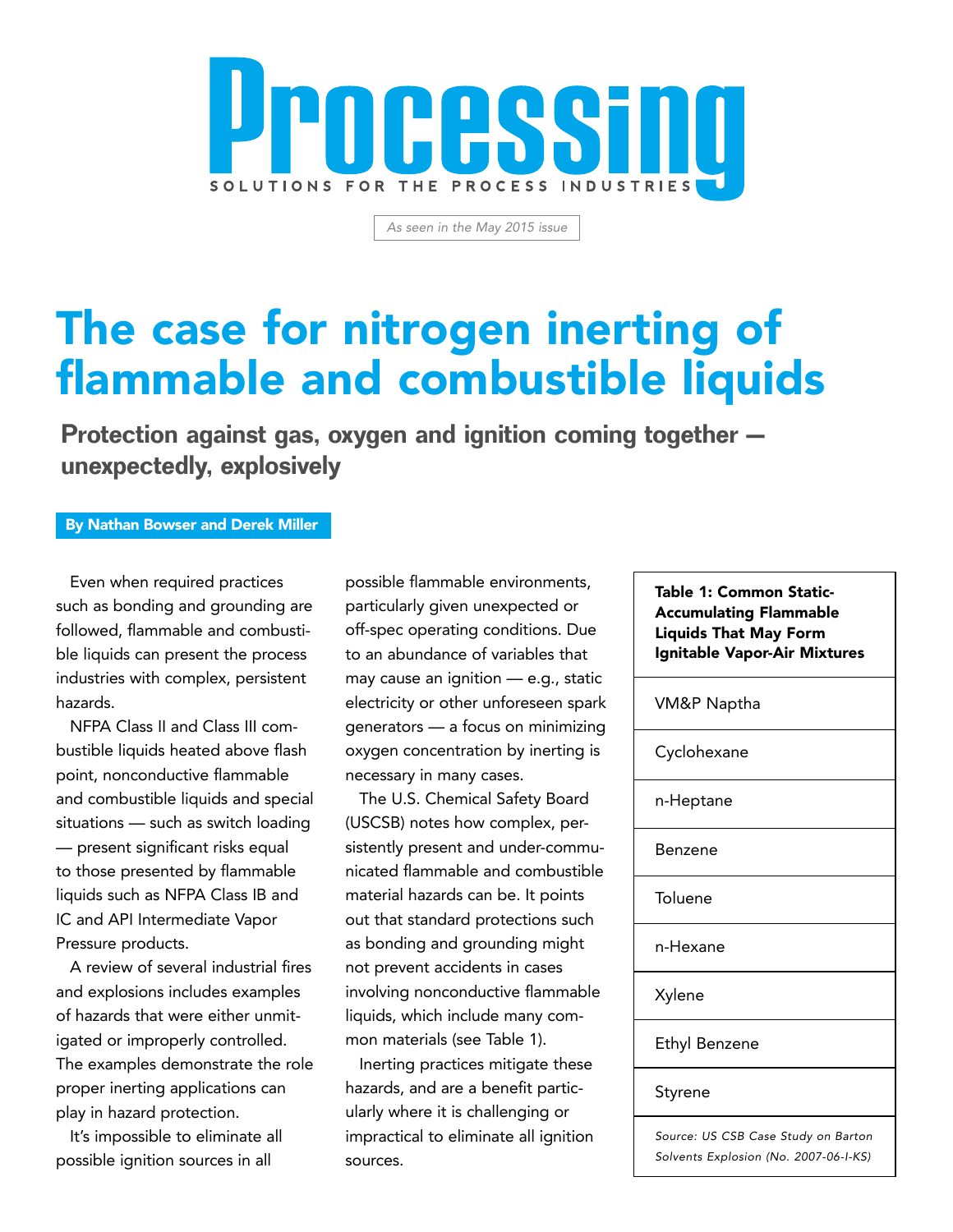## Petrochemical Industry

Done properly, inerting prevents fires and explosions above and beyond that of normal bonding and grounding and can even protect product quality.

#### Heated above flash point

Contributing factors in an explosion at a polyethylene wax-processing facility included combustible liquid heated above flash point, improper nitrogen-inerting system operation and improper pressure-vessel alterations. The explosion caused structural damage up to one-quarter of a mile away from the plant.

Processing polyethylene wax includes removing impurities, referred to as "rag," where the rag wax is heated to about 300 F using holding-tank steam piping. Postaccident testing by the CSB found the rag wax to have a flash point of 230 F, which classifies it as an NFPA Class IIIB combustible liquid. Heating the material above flash point generated sufficient vapor to produce an ignitable environment, when mixed with a sufficient concentration of oxygen.

When failure of a weld on a pressurized holding tank led to spark generation, it initiated a flame that flashed back into the vessel, resulting in an internal deflagration and vessel failure.

The accident's several root causes included improper rag-wax holding-vessel inerting. The facility generated nitrogen to prevent wax oxidation, as well as pneumatically

transfer rag wax from the heated holding tanks. This same nitrogen system, properly used, could have avoided explosion of the rag-wax holding vessel.

Unfortunately, the facility nitrogen generator pressure occasionally dropped below that required to transfer the rag wax. To maintain sufficient pressure to sustain operations, a compressed-air connection downstream of the nitrogen generator allowed mixing compressed air with the nitrogen stream.

#### Investigation determination

Investigation determined that the nitrogen system typically generated 92 - 96 percent nitrogen with 4 - 8 percent oxygen. Post-accident gas samples taken downstream of the generator and compressed-air connection tested 82-percent nitrogen with 18-percent oxygen.

USCSB found this oxygen concentration, although lower than that of

air (21 percent), adequate to support combustion. Given this oxygen concentration and the flammable rag-wax vapors in the holding vessels, two of the three elements necessary for a fire were present.

When the third element—an ignition source—manifested itself, the inevitable result was the accident described.

Many industrial accidents involve root causes that are occasionally unique, but often unforeseen because no one is consistently "overlooking."

Done correctly, inerting can prevent the escalations that lead to further failures. Inerting the rag wax holding vessels may have prevented the flash-back into a vessel and the catastrophe that immediately ensued.

Something safer than the compressed air connection, such as liquid nitrogen backup or a different generator system, would have



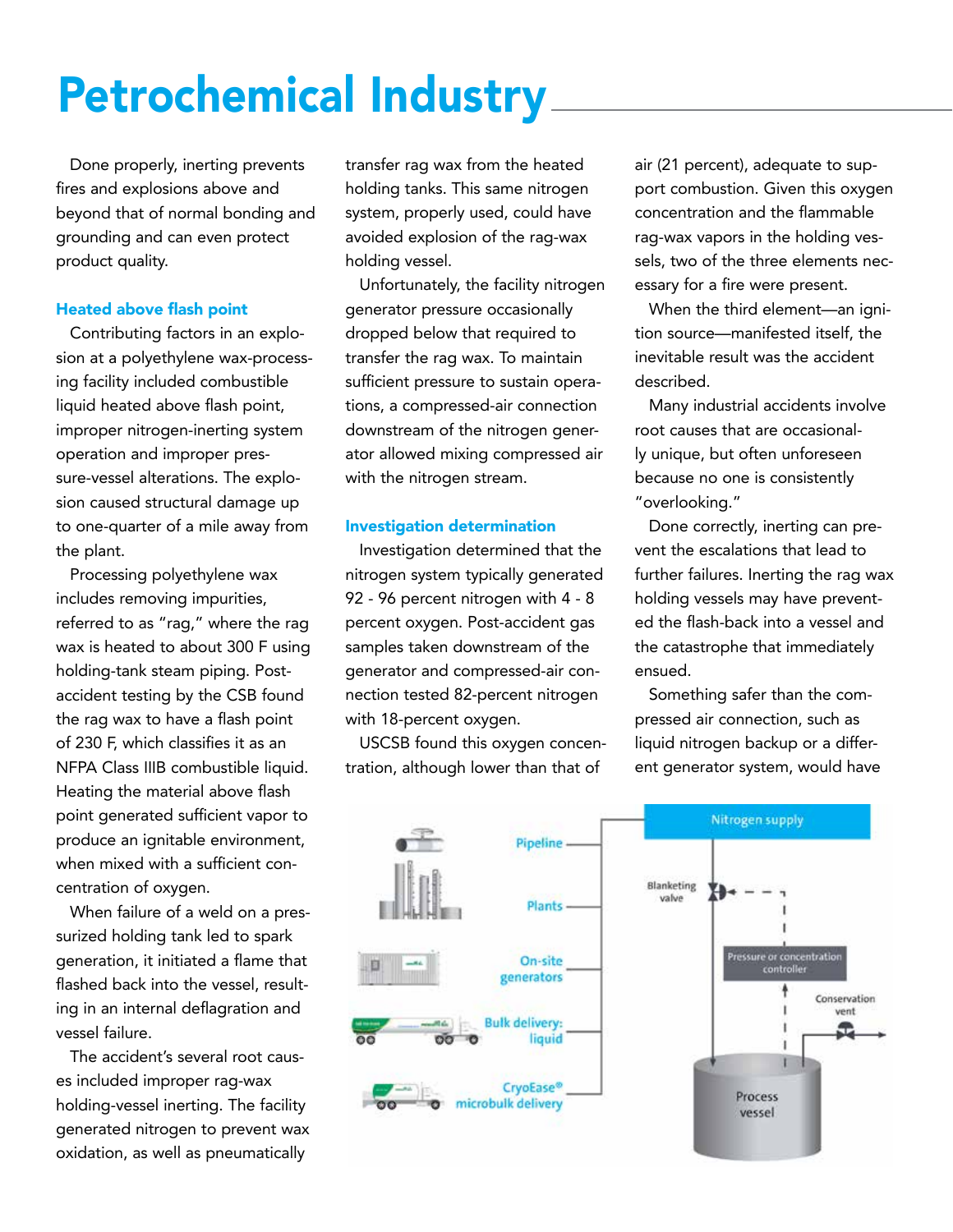## Petrochemical Industry

precluded attaining oxygen levels sufficient for combustion. Matching an inert gas supply system to the process utilization rates and flow patterns is important and can be accomplished either by an on-site generator, liquid supply, or combination of both.

### Non-conductive liquids

Another noteworthy incident involving unexpected spark generation, ignition, and explosion occurred in a storage tank containing Varnish Makers' and Painters' naphtha. The naphtha's flash point was found to be 58 F, and USCSB determined that at the handling temperature during the incident (approximately 77 F), there was likely an ignitable mixture in the tankhead space. Many materials, such as NFPA Class IB and IC flammable liquids, and API Intermediate Vapor Pressure Products, are capable of evolving flammable vapor-air mixtures at ambient conditions.

According to Britton, the naphtha involved also had a low electrical conductivity of 3 picosiemens per meter (pS/m), which allowed for a potentially hazardous accumulation of static electricity. Materials with conductivities below 100 pS/m are generally considered to be non-conductive. Many very common liquids fall within this category (see Table 1).

Processing these liquid materials through piping, tubing, or filters; splash filling; or stirring with splashing can cause them to accumulate

static electricity. Decay of that static charge depends on the liquid's conductivity and dielectric constant, so that even the liquid surface in contact with a bonded and grounded tank wall can have static potential.

The fire and explosion occurred while a tanker-trailer was loading naphtha into an above-ground storage tank. Witnesses confirm the tanker-trailer, pump, piping, and storage tank were all bonded and grounded at the time. The tank included a level float with a loose linkage that could interrupt grounding by slightly separating near the float.

#### What had transpired

USCSB determined that static charge accumulation occurred on the nonconductive liquid surface inside the tank and that a spark, likely generated by the loose linkage and intermittent loss of grounding, ignited the flammable vapor-air mixture in the tank head space. The result was a fire and explosion that destroyed the tank farm and sent eleven residents and one firefighter for medical treatment.

A key investigation finding was that the tank had an ignitable vapor-air mixture in its head space. Proper inerting techniques could have mitigated this hazard by reducing oxygen concentration to below ignition-support levels. As previously mentioned, bonding and grounding typically employed to mitigate static- charge accumulation hazard but, in many cases, it may not be enough.

Although the USCSB determined the loose linkage was the most likely spark location, a spark from a brush discharge could not be ruled out. According to Britton, brush discharges can occur even when equipment is properly bonded and grounded during loading and unloading operations. In this case, two legs of the fire triangle — fuel and an ignition source — can be present, and a focus on eliminating the oxygen content is needed. The USCSB specifically noted in this incident investigation that extra precautions should be taken by companies that store, transfer, and handle nonconductive flammable liquids due to these risks.

For those companies, inerting solutions exist to protect against the unexpected. Storage tanks can be blanketed using a form of concentration or pressure control, which can be more economical than blanketing via continuous purging. Based on the material's limiting oxygen concentration, process operating pattern and flow rate needs, an inert-gas purity and supply mode (or combination of supply modes) can be recommended. Nitrogen is the most commonly used inerting gas, but carbon dioxide or argon can be used where nitrogen is not appropriate.

### Those special cases

Several additional, special cases present significant flammability haz-